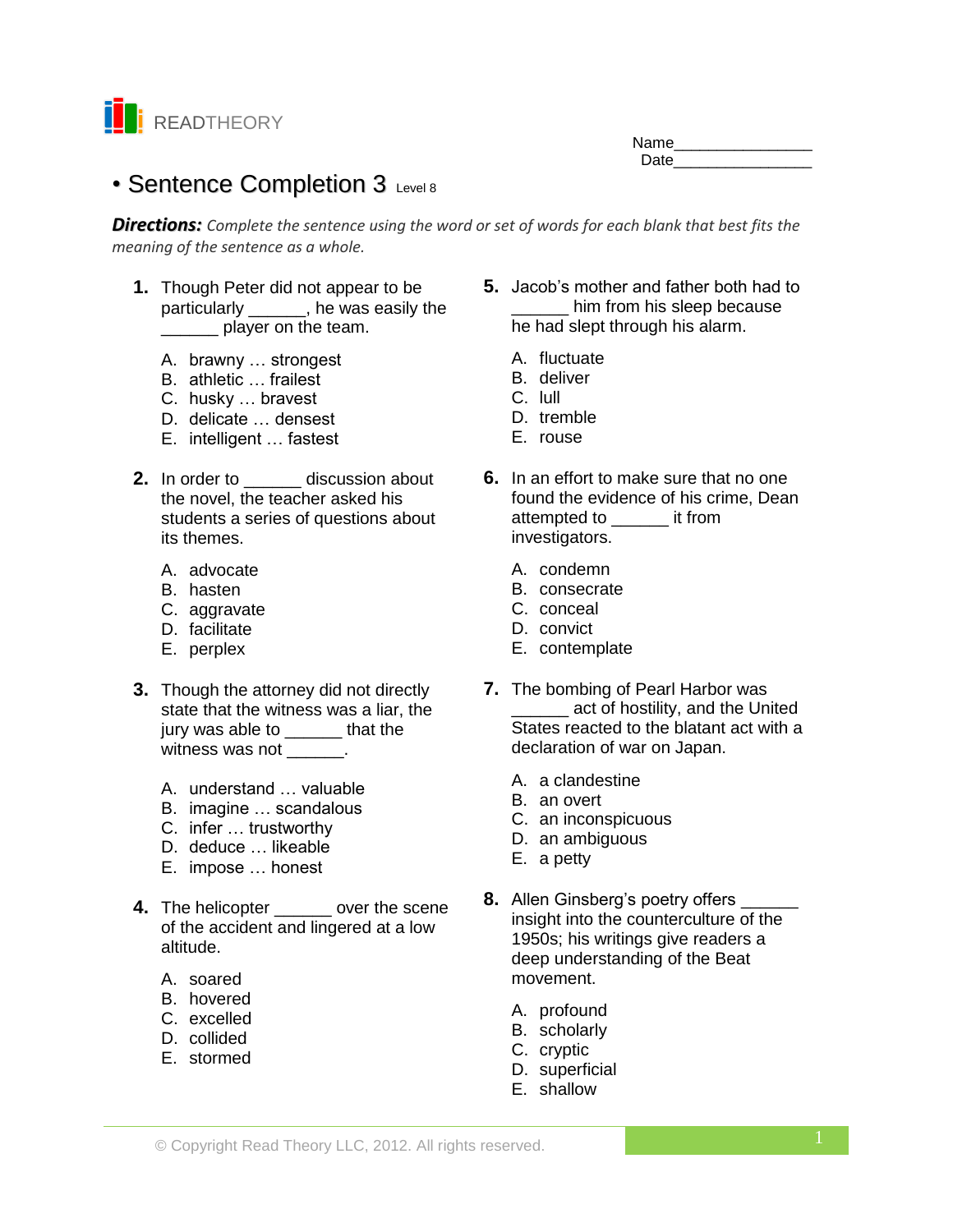# **Answers and Explanations**

# **1) A**

The main clue in this question is the word "though," which sets up an opposite relationship between how Peter "did not appear to be particularly" and what he actually was. The missing words describe what he did not appear to be and what he actually was, so they must be synonyms in order to maintain the opposite relationship. *Brawny* means strong and muscular, while *strongest* means having the most power and ability to move heavy objects. These words have similar meanings, so choice **(A)** is correct.

**(B)** is incorrect because it does not provide a pair of words with similar meanings. *Athletic* means strong and fit, while *frailest*  means most weak and delicate. These words are opposites of each other.

**(C)** is incorrect because it does not provide a pair of words with similar meanings. *Husky* means strong or hefty, while *bravest*  means most courageous. These words have no clear relationship, since being strong is not the same as being courageous.

**(D)** is incorrect because it does not provide a pair of words with similar meanings. *Delicate* means fragile or easily broken, while *densest* means most compacted. These words have no clear relationship.

**(E)** is incorrect because it does not provide a pair of words with similar meanings. *Intelligent* means smart, while *fastest* means most fast. These words have no clear relationship.

## **2) D**

The main clue in this question is the phrase "the teacher asked his students a series of questions." This describes what the teacher did "in order to" have an effect on the class's "discussion about the novel." By asking specific questions, the teacher probably started or encouraged an ongoing discussion, so the missing word must mean encourage or start. Because *facilitate*  means to make a process easier, choice **(D)** is correct.

**(A)** is incorrect because *advocate* means to defend or support. Nothing in the prompt implies that the teacher needed to defend the discussion of the novel. The discussion does not appear to have taken place under any threats or attacks.

**(B)** is incorrect because *hasten* means to speed up. Nothing in the prompt implies that the teacher needed to make the discussion happen faster. There are no clues in the prompt that refer to speed or time.

**(C)** is incorrect because *aggravate* means to make worse or intensify. Nothing in the prompt implies that the teacher's questions made the discussion worse.

**(E)** is incorrect because *perplex* means to confuse. Nothing in the prompt implies that the teacher's questions made the discussion more confusing.

# **3) C**

The main clue in this question is the word "though," which indicates a negative or opposite relationship between the two parts of the sentence. This means that the clause containing the missing words describes something unexpected, given that the "the attorney did not directly state that the witness was a liar." If the jury still figured out that the witness was a liar, this would be the opposite of what is expected. Therefore, the first missing word must describe the jury's actions or conclusions, while the second missing word must mean honest, since it is modified by the "not" that precedes it. Because *infer* means to deduce something from evidence rather than explicit statements, while *trustworthy* means reliable or honest, choice **(C)** is correct.

**(A)** is incorrect because it does not set up a logical relationship. *Understand* means to mentally grasp or comprehend, while *valuable* means of great worth. Though the jury could have implicitly understood that the "witness was a liar," being a liar does not make someone valueless, so this choice does not work.

**(B)** is incorrect because it does not set up a logical relationship. *Imagine* means to form a concept or mental image of something, while *scandalous* means disgracefully bad. Neither word would work in context, since imagining is not the same as deducing and scandalous is not the same as honest.

**(D)** is incorrect because it does not set up a logical relationship. *Deduce* means to derive as a conclusion from something known or assumed, while *likeable* means pleasant and easy to like. Though the attorney might have deduced that the witness was a liar, deducing is not the same as understanding a hint. Additionally, being a liar does not necessarily mean someone is unlikeable.

**(E)** is incorrect because it does not set up a logical relationship. *Impose* means to forcibly put something in place, while *honest*  means truthful or sincere. Though the jury might have gathered from the attorney that "the witness was not" honest, it was not able to force that idea upon anyone.

## **4) B**

The main clue in this question is the word "and," which is used to link parts of a sentence that state similar information. This means that there is a relationship between what the helicopter did "over the scene of the accident" and the fact that it "lingered at a low altitude." The missing word must, therefore, describe lingering over the scene. Because *hovered* means remained in one place in the air, choice **(B)** is correct.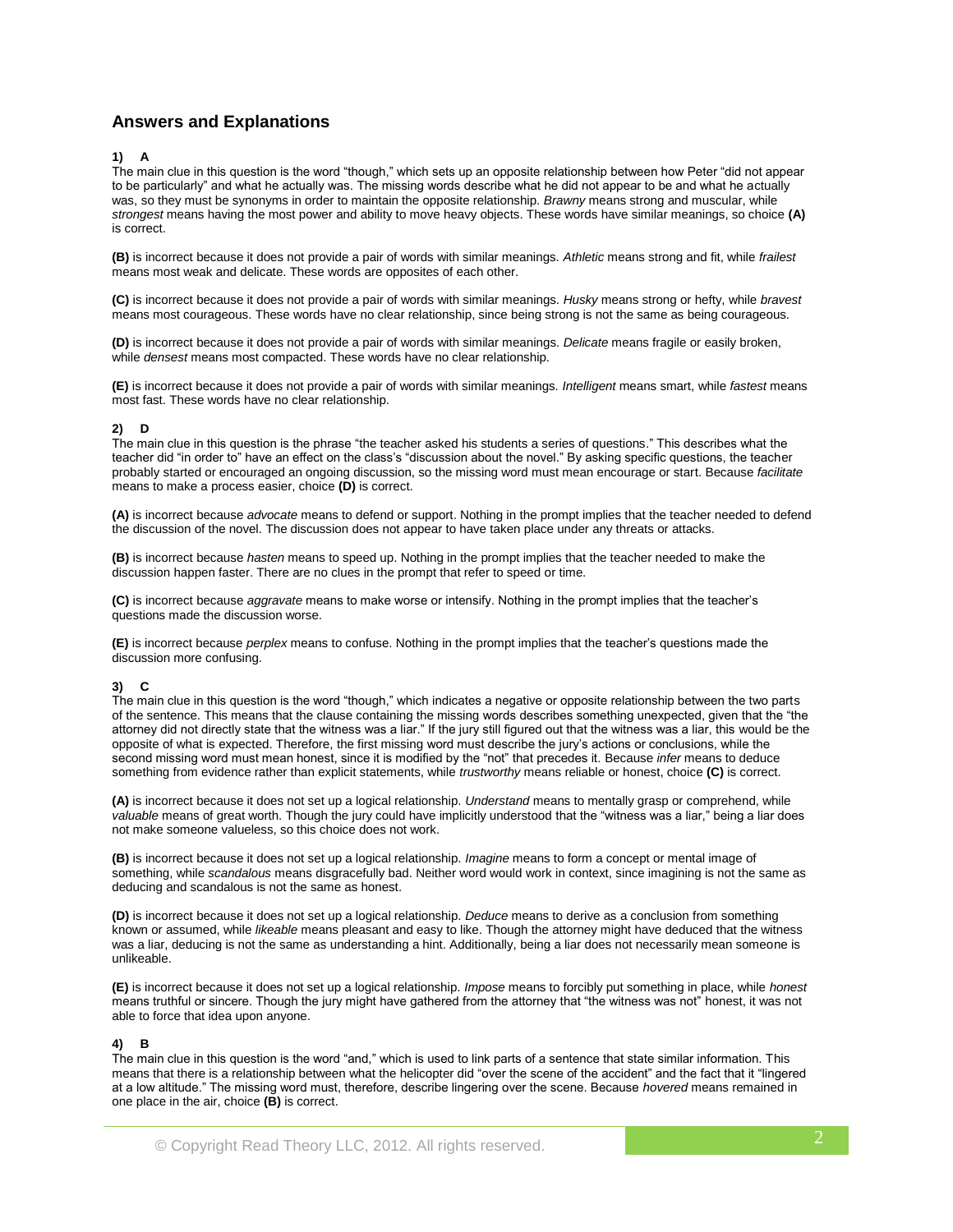**(A)** is incorrect because *soared* means flew at a great height. This is the opposite of what the prompt implies when it says the helicopter was "at a low altitude."

**(C)** is incorrect because *excelled* means surpassed or was superior. This word does not relate to flying in the air.

**(D)** is incorrect because *collided* means clashed, struck, or made an impact. Nothing in the prompt implies that the helicopter crashed into anything in the air.

**(E)** is incorrect because *stormed* means moved violently or angrily. Nothing in the prompt implies that the helicopter was moving in a violent or threatening way.

#### **5) E**

The main clue in this question is "because," which indicates a cause-and-effect relationship between the two clauses of this sentence. This means that "because" Jacob "had slept through his alarm," his parents had to do something. An alarm clock usually wakes someone up, so it follows that his parents had to wake him up. Because *rouse* means to wake or bring out of sleep, choice **(E)** is correct.

**(A)** is incorrect because *fluctuate* means to shift uncertainly or in waves. This does not work because fluctuating is not the same as waking.

**(B)** is incorrect because *deliver* means to turn in or hand over. This is not related to waking someone up at all.

**(C)** is incorrect because *lull* means to soothe or put to rest. This is the opposite of what Jacob's parents were trying to do to him.

**(D)** is incorrect because *tremble* means to shake involuntarily or shiver. This does not work because trembling is not the same as waking.

#### **6) C**

The main clue in this question is the phrase "in an effort to make sure that no one found the evidence," a phrase that explains why Dean "attempted to" do something. When one wants to make sure no one finds something, he or she attempts to hide it. The missing word must, therefore, mean hide. Because *conceal* means to hide or keep out of sight, choice **(C)** is correct.

**(A)** is incorrect because *condemn* means to express complete disapproval of something. This does not work because nothing in the prompt implies that Dean disapproved of the evidence, as it only states that he wanted "to make sure that no one found" it.

**(B)** is incorrect because *consecrate* means to make something sacred. This does not work because nothing in the prompt implies that Dean made the evidence sacred, as it only states that he wanted "to make sure that no one found" it.

**(D)** is incorrect because *convict* means to declare someone guilty of a crime. "Evidence" cannot be found guilty, so this choice does not make logical sense.

**(E)** is incorrect because *contemplate* means to think about something. This does not work because nothing in the prompt implies that Dean thought about the evidence, as it only states that he wanted "to make sure that no one found" it.

#### **7) B**

The main clue in this question is the word "and," which links two parts of a sentence that state similar information. This means that the "act" mentioned in the first part of the sentence is the same as the one mentioned in the second part. Since the act is referred to as "blatant" later in the sentence, the missing word must likewise mean blatant. *Overt* means blatant or done or shown openly, so choice **(B)** is correct.

**(A)** is incorrect because *clandestine* means secret or surreptitious. This is the opposite of a correct choice, since clandestine is the opposite of "blatant."

**(C)** is incorrect because *inconspicuous* means unnoticeable. This does not work because inconspicuous is not synonymous with "blatant."

**(D)** is incorrect because *ambiguous* means unclear or open to multiple interpretations. This does not work because ambiguous is not synonymous with "blatant."

**(E)** is incorrect because *petty* means minor or insignificant. This does not work because petty is not synonymous with "blatant."

#### **8) A**

The main clue in this question is the semicolon, which is used to link independent clauses that are logically linked. This means that the two clauses here state similar things, so the type of "insight" Ginsberg's poetry offers is related to the "deep understanding" his writings give. Thus, the missing word must mean deep. Because *profound* means deep or intense, choice **(A)** is correct.